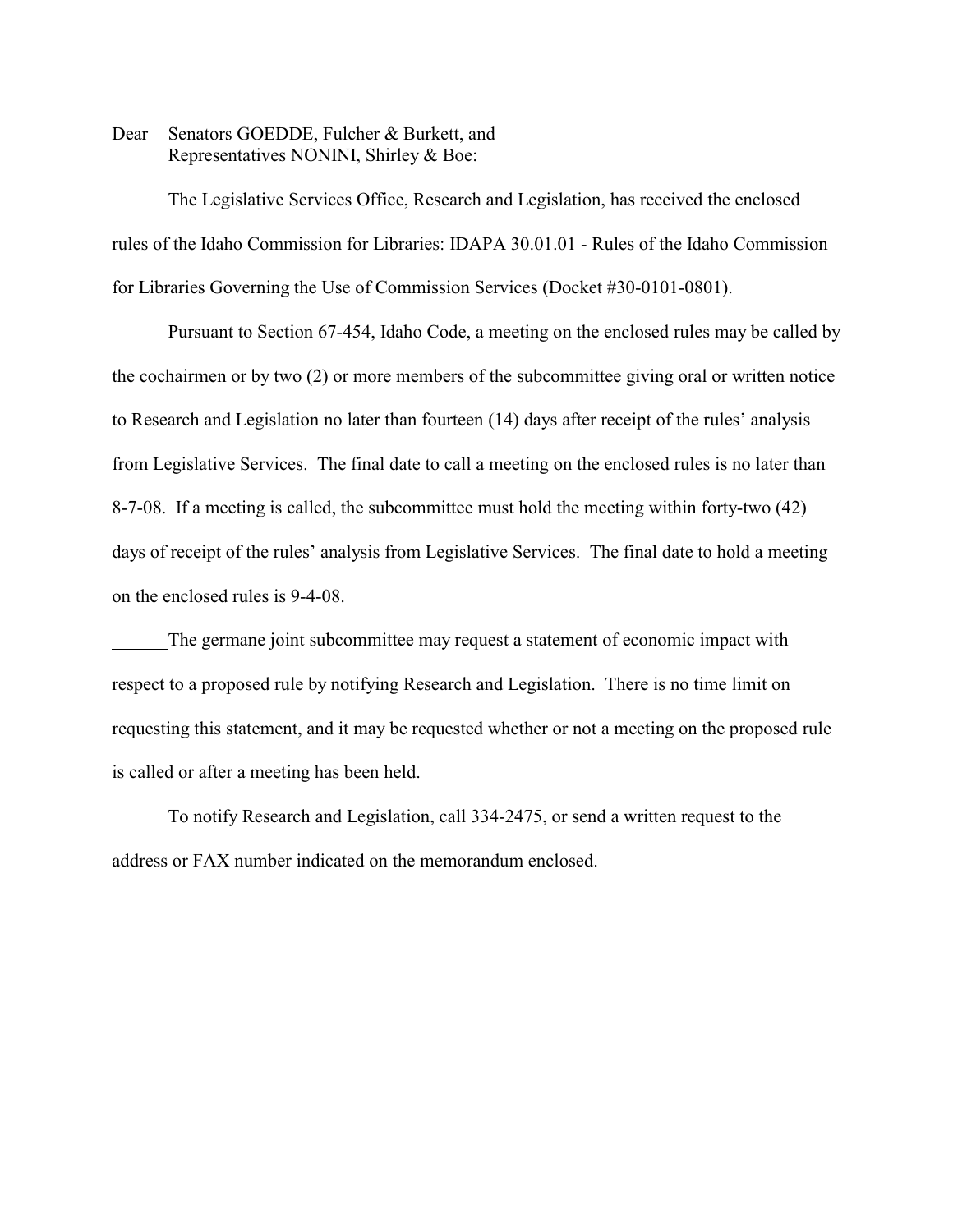## **MEMORANDUM**

- **TO:** Senate Education Subcommittee on Administrative Rules and House Education Subcommittee on Administrative Rules
- **FROM:** Research & Legislation Staff, Maureen L. Ingram

**DATE:** July 16, 2008

**SUBJECT:** Rules of the Idaho Commission for Libraries

# **IDAPA 30.01.01 - Rules of the Idaho Commission for Libraries Governing the Use of Commission Services**

Under Docket Number 30-0101-0801, this action has been submitted as a temporary rule effective July 1, 2008, and as a proposed rule. The temporary rule promulgation has been approved by the Governor pursuant to Section 67-5226(1)(b), *Idaho Code*, in "compliance with deadlines in amendments to governing law or federal programs." Authority for promulgation of the rule is derived from Sections 33-2503, 33- 2505B and 33-2505C, *Idaho Code*.

The provisions of Senate Bill No. 1321aa, Chapter 81, Laws of 2008, amended library commission law to establish a digital repository for state publications and added new law to provide: definitions of "digital repository", "format", "state agency" and "state publication"; the process by which state agencies submit copies of the agency's publications that qualify as state publications; and exemptions.

The purpose of this promulgation is to implement the provisions of the bill, which became effective July 1, 2008. The proposed changes to this rule are consistent with current law.

cc: State Board of Education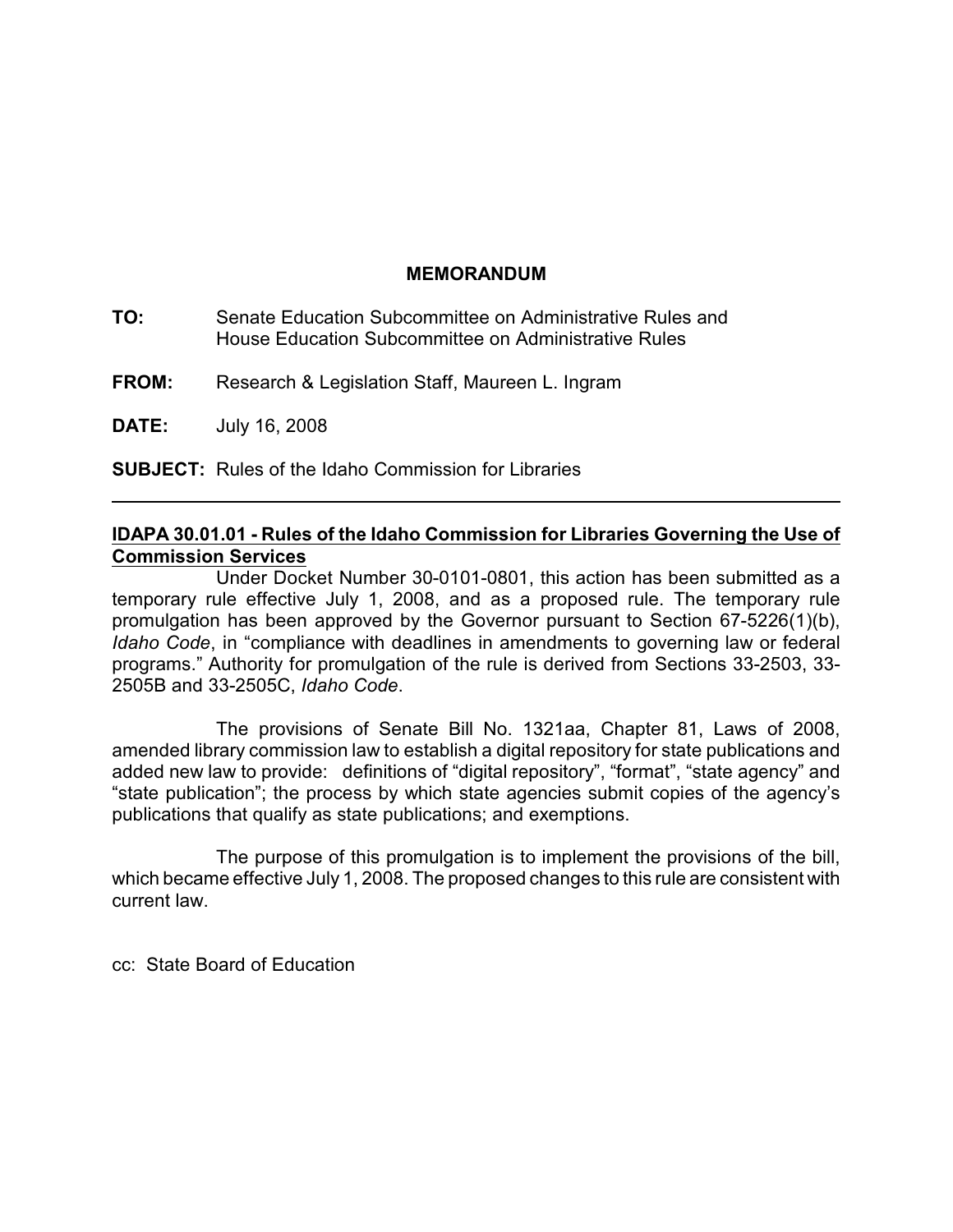### **IDAPA 30 - IDAHO COMMISSION FOR LIBRARIES**

#### **30.01.01 - RULES OF THE IDAHO COMMISSION FOR LIBRARIES GOVERNING THE USE OF COMMISSION SERVICES**

#### **DOCKET NO. 30-0101-0801**

#### **NOTICE OF RULEMAKING - TEMPORARY AND PROPOSED RULE**

**EFFECTIVE DATE:** The effective date of the temporary rule is July 1, 2008.

**AUTHORITY:** In compliance with Sections 67-5221(1) and 67-5226, Idaho Code, notice is hereby given that this agency has adopted a temporary rule, and proposed rulemaking procedures have been initiated. The action is authorized pursuant to Sections 33-2503 and 33-2505C, Idaho Code.

**PUBLIC HEARING SCHEDULE:** Public hearing(s) concerning this rulemaking will be scheduled if requested in writing by twenty-five (25) persons, a political subdivision, or an agency, not later than August 20, 2008.

The hearing site(s) will be accessible to persons with disabilities. Requests for accommodation must be made not later than five  $(5)$  days prior to the hearing, to the agency address below.

**DESCRIPTIVE SUMMARY:** The following is the required finding and concise statement of its supporting reasons for adopting a temporary rule and a nontechnical explanation of the substance and purpose of the proposed rulemaking:

These proposed rules are necessary to carry out the provisions of Senate Bill No. 1321, passed by the 2008 Idaho Legislature, concerning a digital repository of state publications. The proposed rules provide a mechanism for operating a digital repository of state publications including authority and exemptions.

**TEMPORARY RULE JUSTIFICATION:** Pursuant to Section 67-5226(1)(b), Idaho Code, the Governor has found that temporary adoption of the rule is appropriate for the following reasons:

These proposed rules are necessary in order to be in compliance with amendments made by the 2008 Idaho Legislature to Title 33, Chapter 25, Idaho Code, concerning a digital repository of state publications.

**FEE SUMMARY:** Pursuant to Section 67-5226(2), the Governor has found that the fee or charge being imposed or increased is justified and necessary to avoid immediate danger and the fee is described herein: N/A

**FISCAL IMPACT:** The following is a specific description, if applicable, of any negative fiscal impact on the state general fund greater than ten thousand dollars (\$10,000) during the fiscal year:

State agencies complying with the current depository requirements will undoubtedly experience a decrease in expenditures as a result of the digital repository requirements as well as an increase in the reach of their state publications. Estimated costs for the Commission for Libraries to implement the digital repository are \$202,000 for the first year, and \$132,000 ongoing funds to maintain:

- 1. Capital \$30,000 (OT) for server, storage, UPS, etc.;
- 2. Operating \$50,000 (\$40,000 OT) for content management license; and
- 3. Personnel \$122,000 ongoing for 1 FTE Librarian and 2 FTE OS2.

**NEGOTIATED RULEMAKING:** Pursuant to IDAPA 04.11.01.811, negotiated rulemaking was not conducted because of the need to bring the rules of the Idaho Commission for Libraries in compliance with amendments made by the 2008 Idaho Legislature to Title 33, Chapter 25, Idaho Code, concerning a digital repository of state publications.

**ASSISTANCE ON TECHNICAL QUESTIONS, SUBMISSION OF WRITTEN COMMENTS:** For assistance on technical questions concerning the temporary and proposed rule, contact Ann Joslin, State Librarian, (208) 334- 2150*.*

Anyone may submit written comments regarding the proposed rulemaking. All written comments must be directed to the undersigned and must be delivered on or before August 27, 2008.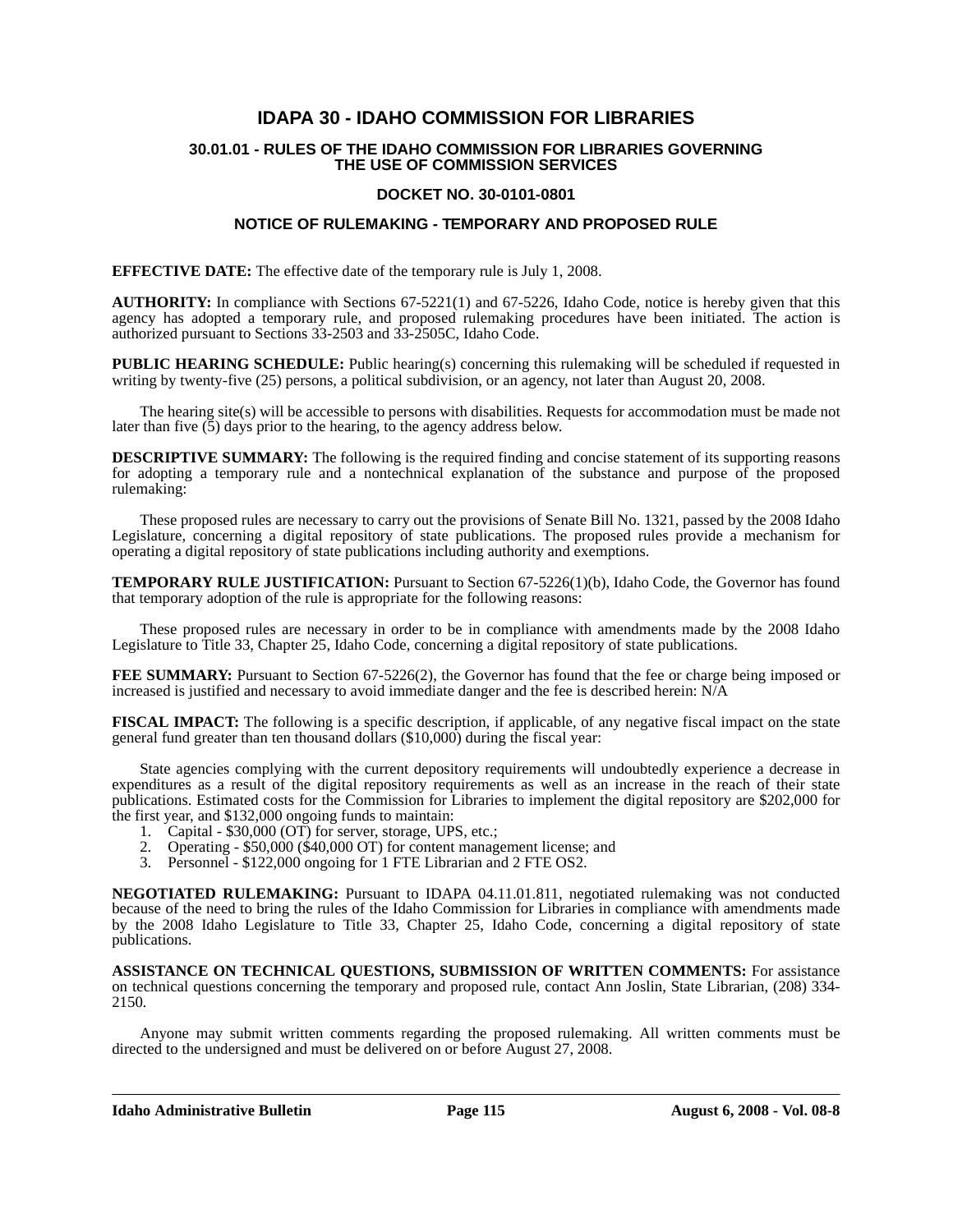DATED this 6th day of June 2008.

Ann Joslin State Librarian Idaho Commission for Libraries 325 W. State St. P. O. Box 83720 Boise, ID 83702 Phone: (208) 334-2150 Fax: (208) 334-4016

### **THE FOLLOWING IS THE TEXT OF DOCKET NO. 30-0101-0801**

#### **031. –** *99***039.(RESERVED).**

#### **040. DIGITAL REPOSITORY OF STATE PUBLICATIONS.**

| All state publications intended for distribution to the public must be deposited with the Commission according to<br>Section 33-2505. Idaho Code. |                                                                                                                                                                                                                           | $(7-1-08)T$ |
|---------------------------------------------------------------------------------------------------------------------------------------------------|---------------------------------------------------------------------------------------------------------------------------------------------------------------------------------------------------------------------------|-------------|
| 01.                                                                                                                                               | <b>Exemption Authority.</b> The Board may grant exemptions from Section 33-2505, Idaho Code, in the<br>interest of economy and efficiency.                                                                                | (7-1-08)T   |
| 02.                                                                                                                                               | <b>Bases for Exemption.</b> Exemptions include, but are not limited to:                                                                                                                                                   | $(7-1-08)T$ |
| a.                                                                                                                                                | Any publication specifically exempted by statute; or                                                                                                                                                                      | $(7-1-08)T$ |
| <u>b.</u>                                                                                                                                         | Any publication or class of publications exempted by the Board.                                                                                                                                                           | $(7-1-08)T$ |
| 03.                                                                                                                                               | <b>Exemption Requests.</b> State agencies may petition for the exemption of a specific publication or a<br>class of publications using approved forms provided by the Commission. The request shall:                      | (7-1-08)T   |
| a.                                                                                                                                                | Name the requesting state agency and a designated contact;                                                                                                                                                                | $(7-1-08)T$ |
| <u>b.</u>                                                                                                                                         | Clearly identify the publication or class of publications; and                                                                                                                                                            | $(7-1-08)T$ |
| $c_{\cdot}$                                                                                                                                       | Explain the rationale for exemption.                                                                                                                                                                                      | $(7-1-08)T$ |
| 04.<br>materials. The request shall:                                                                                                              | <b>Request for Exemption by State Librarian</b> . The State Librarian may request the exemption of a<br>specific publication or a class of publications based on the ability of the Commission to capture or process said | $(7-1-08)T$ |
| a.                                                                                                                                                | Name the publishing state agency;                                                                                                                                                                                         | $(7-1-08)T$ |
| <u>b.</u>                                                                                                                                         | Clearly identify the publication or class of publications; and                                                                                                                                                            | $(7-1-08)T$ |
| $c_{\cdot}$                                                                                                                                       | Explain the rationale for exemption.                                                                                                                                                                                      | $(7-1-08)T$ |
| 05.                                                                                                                                               | Filing Exemption Requests. Exemption requests shall be filed with the Commission not less than<br>sixty (60) days prior to a regularly scheduled Board meeting.                                                           | $(7-1-08)T$ |